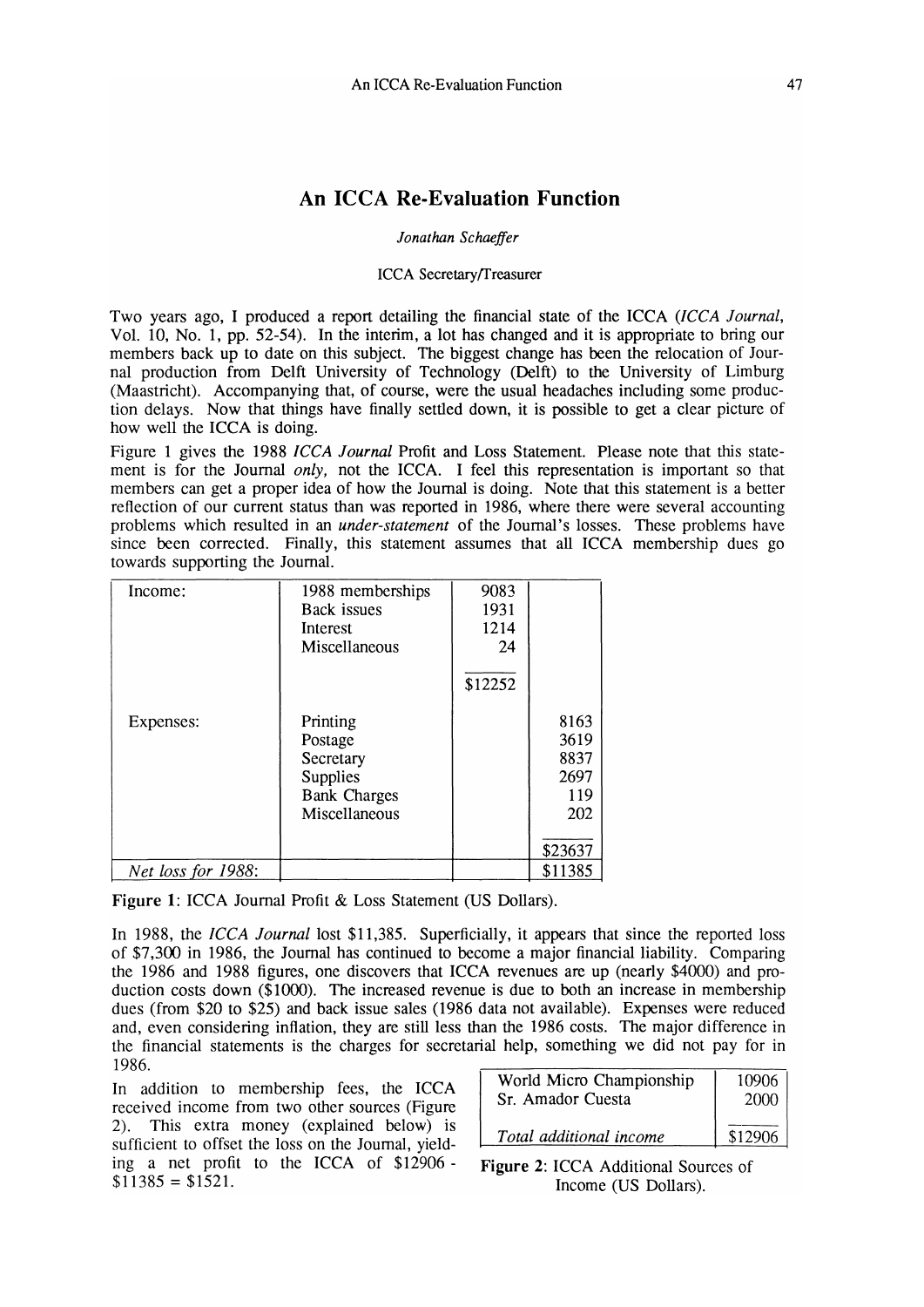Figure 3 shows the balance sheet. The ICCA has reserved \$10000 as a contingency fund, to ensure resources are available in case an emergency arises (as, for example, threatened to occur with the 1988 World Micro Championship). Membership dues paid for 1989 and beyond have been shown as a liability, as they represent money in the bank for services not yet provided. In 1986, the ICCA had a net liability of \$4000. In 1988, our assets exceed our liabilities by \$18384.

| Assets:      | Bank (Netherlands)          | 225     |        |
|--------------|-----------------------------|---------|--------|
|              | Bank (Canada)               | 10060   |        |
|              | Contingency                 | 10000   |        |
|              | Accounts receivable         | 2000    |        |
|              |                             | \$22285 |        |
| Liabilities: | Memberships paid in advance |         | 2601   |
|              | Accounts payable            |         | 1300   |
|              |                             |         | \$3901 |
| Net balance  |                             | \$18384 |        |

**Figure** 3: Balance Sheet (US Dollars).

Our current state of affairs would not be possible without the help of a number of people and organizations:

- 1) At the time of the move from Delft to Maastricht, the ICCA had accumulated roughly \$18,000 in debt. Delft University kindly wrote off that amount. The ICCA sincerely thanks Delft University of Technology for their generous gesture.
- 2) The University of Maastricht has helped us in many ways. In particular SWOL (Stichting Wetenschappelijk Onderwijs Limburg) has sponsored a portion of the cost of our secretarial help.
- 3) Sr. Amador Cuesta paid \$10000 to the ICCA in 1987, for the right to organize the 1988 World Microcomputer Championship and an option on the 1992 World Computer Championship. Sr. Cuesta continues his association with the ICCA with an agreement for regular payments.
- 4) Our poor financial situation in 1986 prompted several members to donate money to the ICCA. The ICCA again recognizes the support of Tony Scherzer and Stuart Cracraft.
- 5) The 1988 World Microcomputer Championship was a tremendous financial success for the ICCA thanks to an anonymous sponsor who contributed enough money to cover the costs of the event, allowing the ICCA to keep a large portion of the tournament entry fees.

Table 1 shows the breakdown of ICCA members. "Gratis" memberships fall mainly into two categories: honorary ones for past achievements in computer chess, and publicity ones given to individuals or groups who can publicize our organization (such as chess magazines, science writers, newspapers). Part of our cost cutting measures included reducing our gratis members from 73 to 42.

| Type               | Europe | North   | Total |
|--------------------|--------|---------|-------|
|                    |        | America |       |
| <b>Subscribers</b> | 232    | 210     | 442   |
| Institutional      |        |         |       |
| Gratis             | 33     |         | 42    |
| Total              | ,66    | 220     |       |

**Table 1:** *ICCA Journal* Distribution.

Since 1986, the number of ICCA members has remained relatively constant (451 then versus 444 now). The lack of membership growth is something that must be addressed if the Journal is to remain viable. One disturbing aspect not portrayed in the numbers is that each year roughly 20% of the previous year's members decide not to renew. Fortunately, we also gain 20% new members, effectively offsetting this loss. Why do so many members not renew? I have asked many of them and the most common answer is that the Journal is not what they